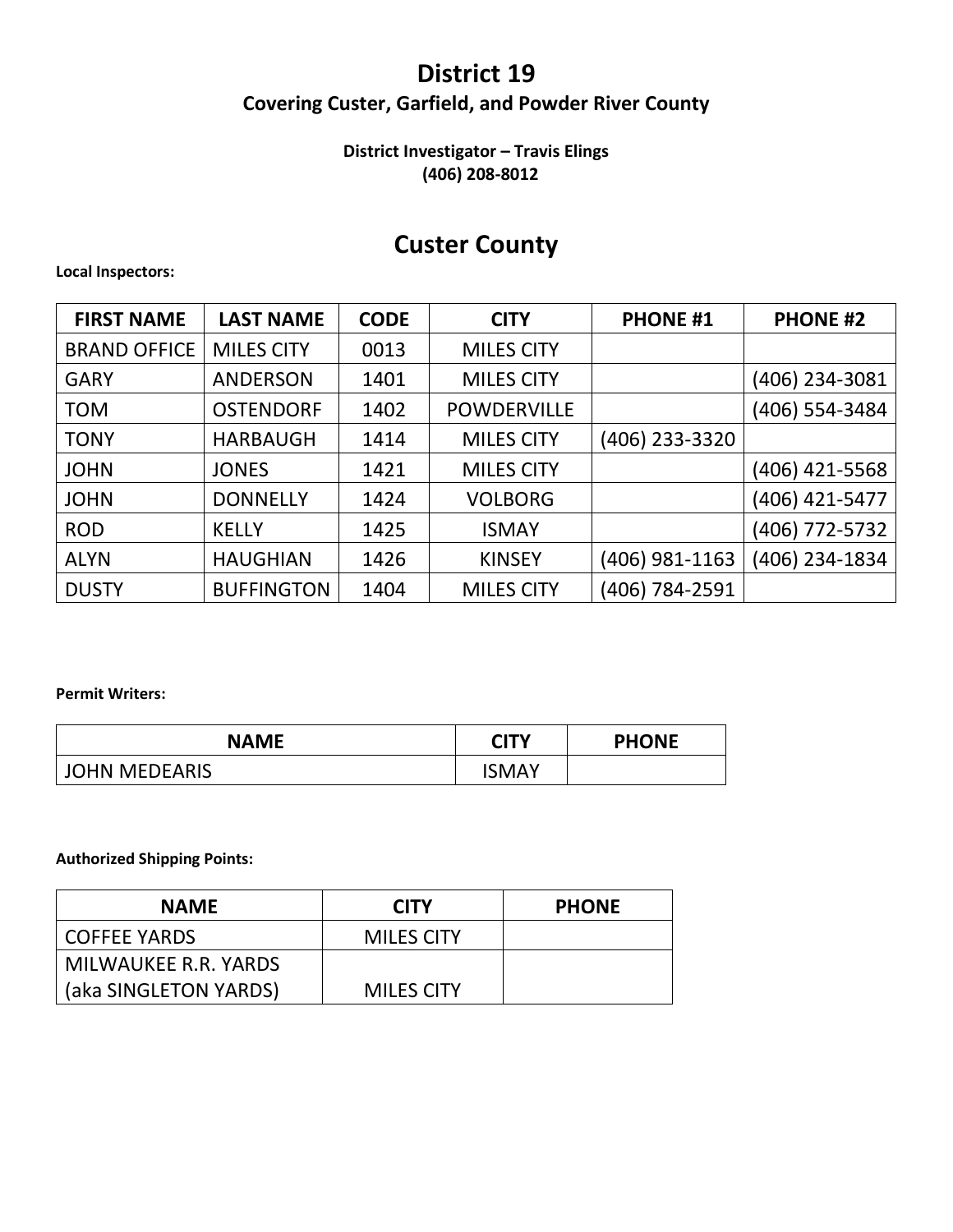# **Garfield County**

#### **Local Inspectors:**

| <b>FIRST NAME</b>         | <b>LAST NAME</b>    | <b>CODE</b> | <b>CITY</b>    | <b>PHONE #1</b> | <b>PHONE #2</b> |
|---------------------------|---------------------|-------------|----------------|-----------------|-----------------|
| <b>KELLY</b>              | <b>PIERSON</b>      | 5010        | <b>JORDAN</b>  |                 | (406) 557-2262  |
| <b>MIKE</b>               | <b>GREEN</b>        | 5011        | <b>COHAGEN</b> |                 | (406) 557-6142  |
| <b>JANA</b>               | <b>KELLY</b>        | 5012        | <b>BRUSETT</b> | (406) 698-1697  | (406) 557-2966  |
| <b>SHERIFF OFFICE</b>     | <b>GARFIELD CO.</b> | 5050        | <b>JORDAN</b>  | (406) 557-2540  |                 |
| <b>BRENT &amp; JACK</b>   | <b>MCRAE</b>        | 5052        | <b>JORDAN</b>  | (406) 557-2777  | (406) 557-6266  |
| <b>KENNETH</b>            | <b>FOGLE</b>        | 5053        | <b>JORDAN</b>  |                 | (406) 557-2815  |
| <b>KEITH</b>              | <b>LOCKIE</b>       | 5057        | <b>JORDAN</b>  |                 | (406) 557-2995  |
| <b>KENDALL</b>            | <b>GREEN</b>        | 5013        | <b>COHAGEN</b> | (406) 853-3806  |                 |
| <b>CASEY &amp; DALLAS</b> | <b>CURREY</b>       | 5015        | <b>JORDAN</b>  | (406) 557-2315  |                 |
| <b>SHERIFF OFFICE</b>     | <b>GARFIELD CO.</b> | 5058        | <b>JORDAN</b>  | (406) 557-2540  |                 |

#### **Permit Writers:**

| <b>NAME</b>          | <b>CITY</b>         | <b>PHONE</b> |
|----------------------|---------------------|--------------|
| <b>ART LARSON</b>    | <b>MILES CITY</b>   |              |
| <b>JULIE JORDAN</b>  | <b>MILES CITY</b>   |              |
| <b>KARMEN LOCKIE</b> | <b>SAND SPRINGS</b> |              |
| <b>KAY COLLINS</b>   | <b>COHAGEN</b>      |              |

**Authorized Shipping Points:**

| <b>NAME</b>           | <b>CITY</b>   | <b>PHONE</b> |
|-----------------------|---------------|--------------|
| GARFIELD COUNTY YARDS | <b>JORDAN</b> |              |